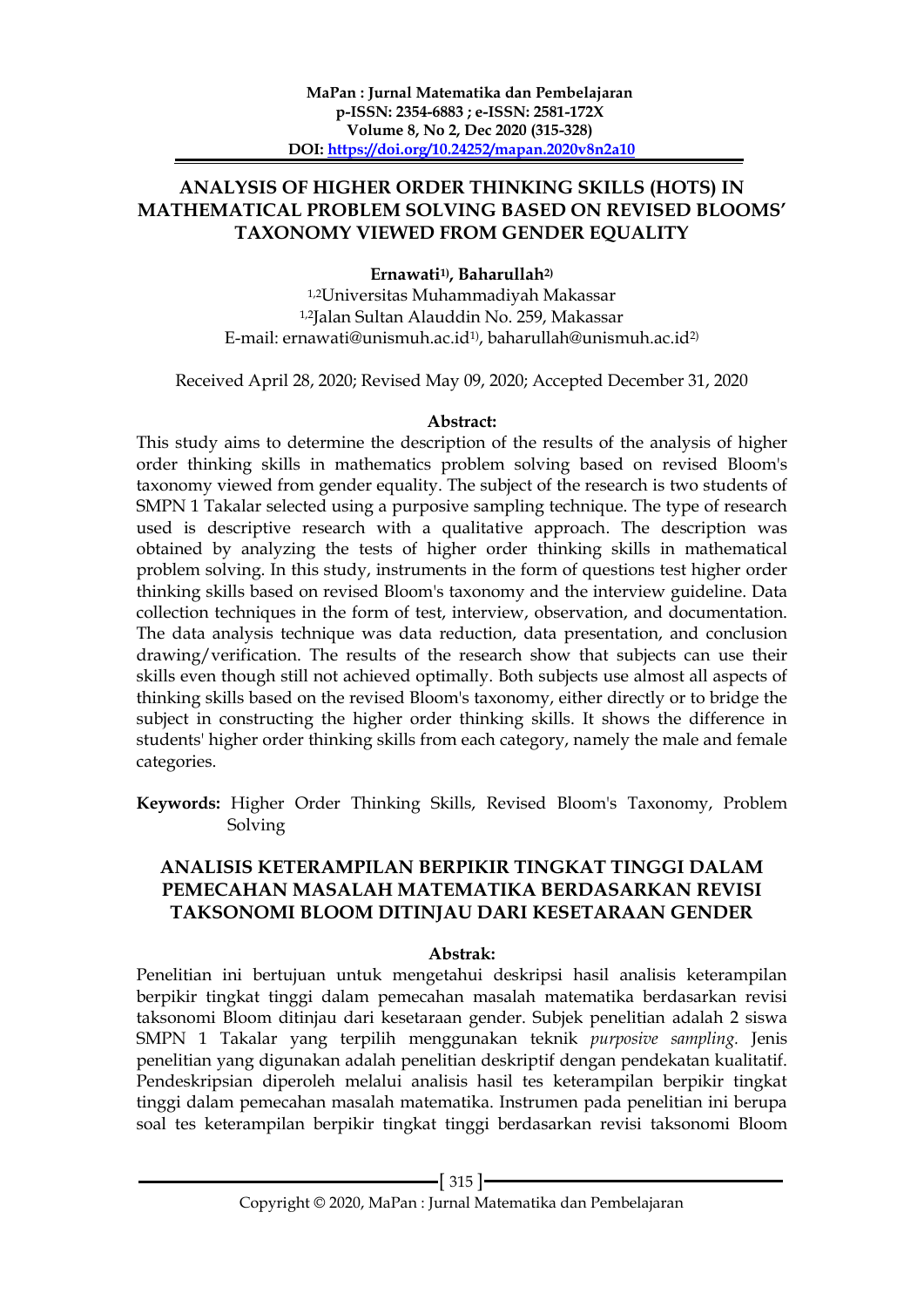serta panduan wawancara. Teknik pengumpulan data berupa tes, wawancara, observasi, dan dokumentasi. Teknik analisis data dilakukan melalui reduksi data, penyajian data, dan verifikasi. Hasil penelitian menunjukkan bahwa kedua subjek dapat menggunakan keterampilannya meskipun tidak tercapai secara maksimal. Kedua subjek melibatkan hampir seluruh aspek keterampilan berpikir berdasarkan revisi taksonomi Bloom, baik secara langsung ataupun untuk menjembatani subjek dalam mengkonstruksi keterampilan berpikir tingkat tinggi. Hal tersebut menunjukkan perbedaan keterampilan berpikir tingkat tinggi siswa dari setiap kategori, yaitu kategori siswa laki-laki dan kategori siswa perempuan.

**Kata Kunci**: Keterampilan Berpikir Tingkat Tinggi, Revisi Taksonomi Bloom, Pemecahan Masalah

*How to Cite*: Ernawati & Baharullah. (2020). Analysis Higher Order Thinking Skills (HOTS) in Mathematical Problem Solving Based on Revised Bloom's Taxonomy Viewed From Gender Equality. *MaPan : Jurnal Matematika dan Pembelajaran*, *8*(2), 315- 328. https://doi.org/10.24252/mapan.2020v8n2a10.

#### **INTRODUCTION**

hinking is to manipulate or manage and transform information into memory (Santrock, 2011). Thinking skills are skills in combining the attitudes, knowledge, and skills to form an effective environment Thinking is to manipulate or manage and transform information into memory (Santrock, 2011). Thinking skills are skills in combining the attitudes, knowledge, and skills to form an effective environment (Anjarsari, 2014). P quickly and correctly. So, the skill of the thought can be defined as the ability to quickly and precisely develop knowledge or ideas by connecting the parts of knowledge resulting in a conclusion that effective.

According to Brookhart (2010), Higher Order Thinking Skills (HOTS) is a student's skills to connect and develop their knowledge during learning to new contexts. The new definition does not have to be universally new, but a form of things that students have not previously thought of. The students' higher order thinking skills are considered learning that can connect the previous knowledge to reach new knowledge.

According to OECD (2014), results of a survey conducted by the Program of International Science Assessment (PISA), which evaluates education systems from 72 countries around the world, shows that the achievement of the ability of students in Indonesia in mathematics competence increased from 375 points in 2012 to 386 points in the year 2015. Indonesia only ranks 64 out of 65 countries with an average score of 375, while the average international score is 500. This shows that students' ability to solve problems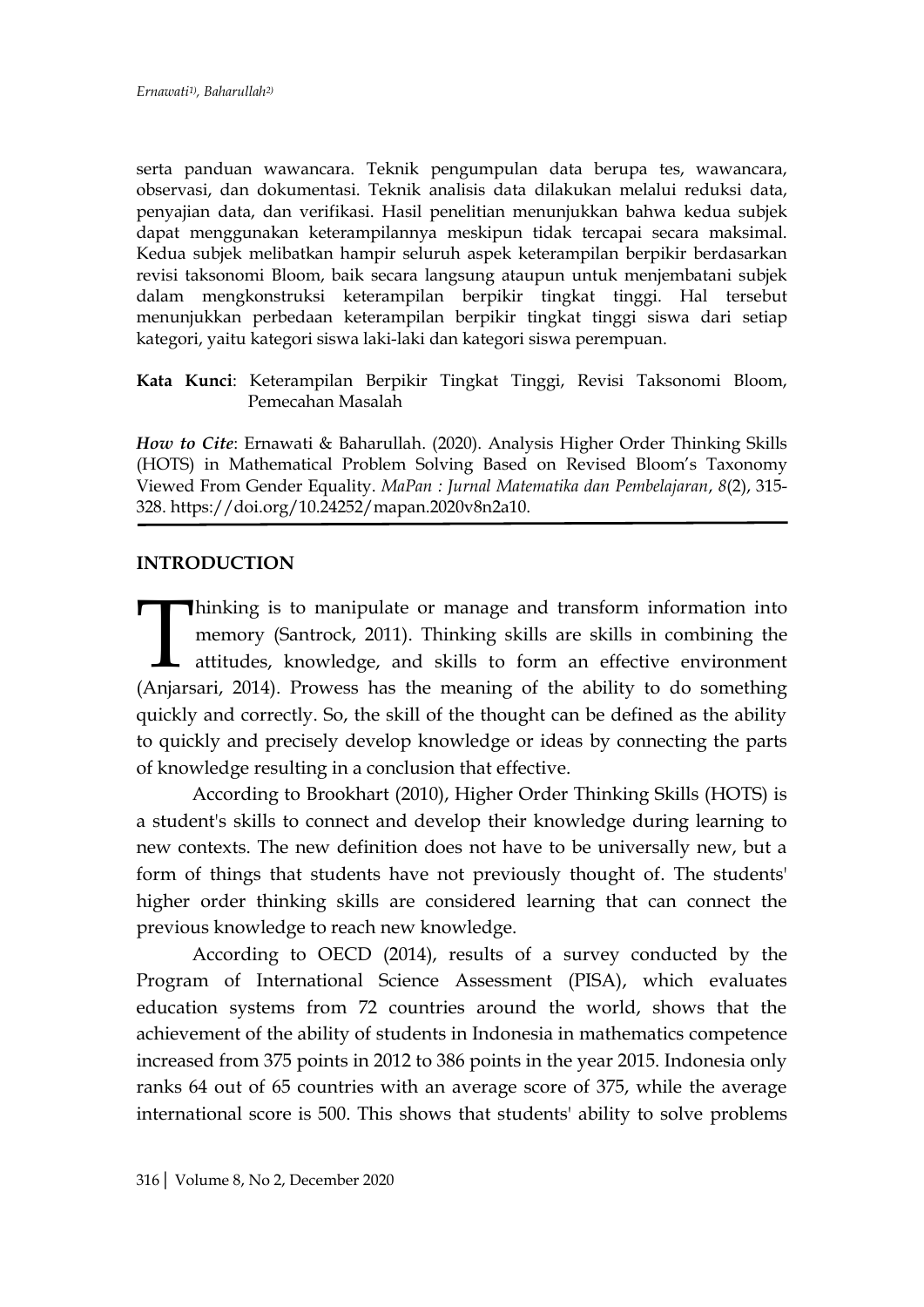that require analysis, evaluation, creation, logic, and reasoning are very less. The ability to think at a high level is defined as using the mind widely to find new challenges (Heong, Othman, Yunos, Kiong, Hassan, Bin, & Mohamad, 2011). Depdiknas (2006) states that mathematics subjects are given to all learners to equip them to think logically, analytical, systematic, critical, and creative and work together.

Some researchers who research HOTS done by Sulaiman, Muniyan, Madhvan, Hasan, and Rahim (2017) stated that the HOTS test is developed based on Bloom's taxonomy of the cognitive domain, which consists of 20 multiple-choice questions. Based on research conducted by Ariyana, Pudjiastuti, Bestary, and Zamroni (2018) state that (1) the subject that has a high emotional intelligence category shows a good ability to think high level mathematically; (2) the subject that has an average emotional intelligence category shows enough ability to think high level mathematically; (3) the subject that has a low intelligence emotional category shows the low ability to think high level mathematically as well. Research conducted by Saputri, Sugiarti and Murtikusuma (2018) stated that the influence of gender in mathematics because of biological differences in boys' and girls' brains is known through observation. Polya (1973) considers problem solving as the effort to find a way out of a difficulty to achieve a goal that can not be immediately achieved. In line with Fatmawati, Mardiyana, and Triyanto (2014), the existence of a problem encourages students can solve the problem immediately but does not directly solve it. However, the process of solving such problems helps high levels think. So in the years of 1990, Bloom's taxonomy was redesigned by the students of Benjamin Bloom's named Lorin (Anderson & Krathwohl, 2010). The framework of thinking Benjamin Bloom et al. contain six main categories: knowledge, understanding, application, analysis, synthesis, and evaluation. Then, according to Anderson and Krathwohl, thinking ability learners are grouped in six stages, namely remember, understand, apply, analyze, evaluate, and create. Different from Bloom that uses nouns in the stages of thinking, Anderson and Krathwohl use the verb in the stage of thinking. Reasons for using the theory of Anderson and Krathwohl thinking skills are seen from thinking instead of just looking at the result.

Some of the factors that cause students not to be high-level thinking are the teacher gives questions mathematics for students only up to the level of thinking on the low order. The emphasis on more procedural and mechanistic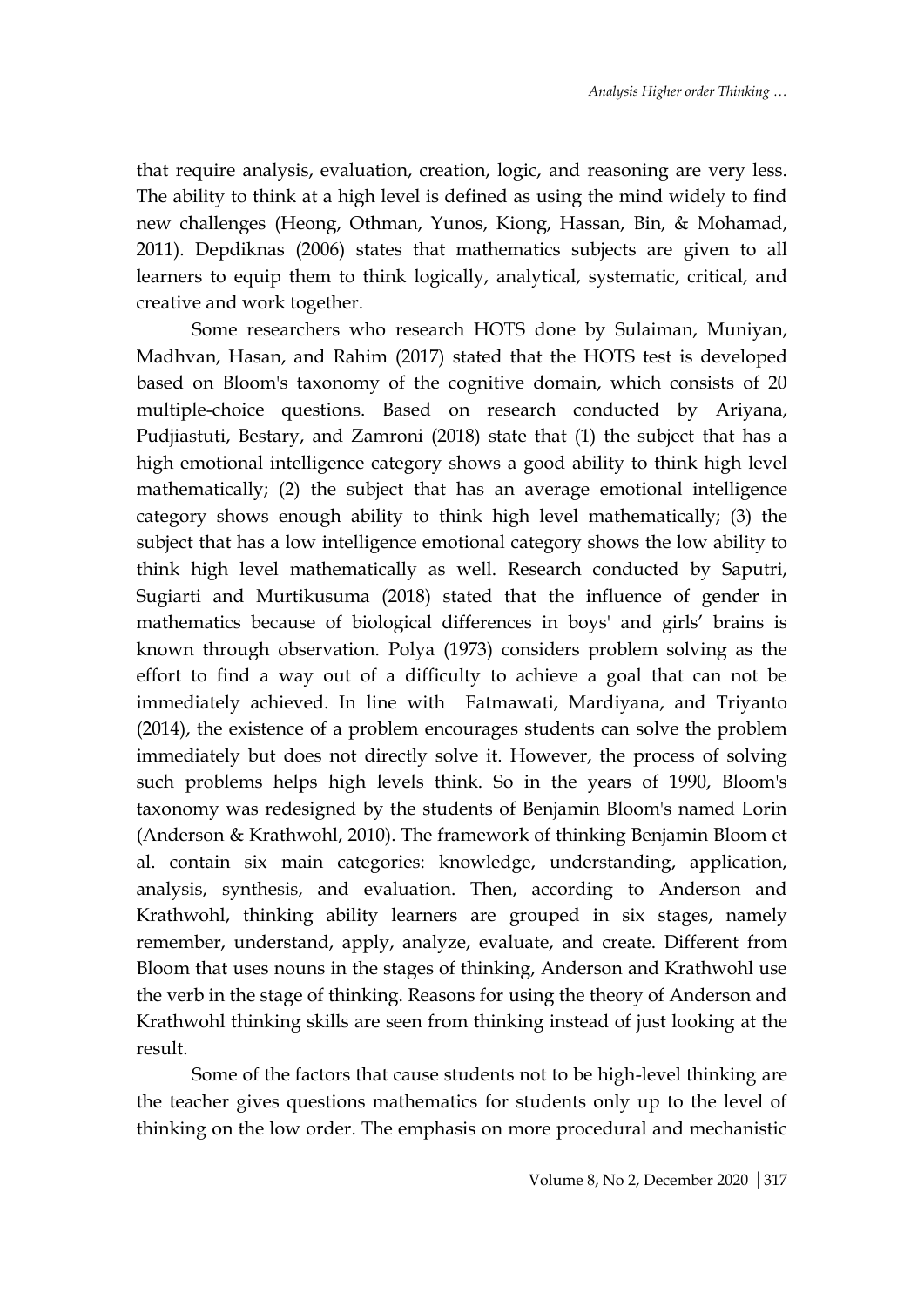questions does not emphasize understanding. Another factor is in the learning of mathematics teacher gives examples of exercises and exercises is not can develop the ability to think high-level students so that the students are familiar with the questions that the setting of low-level as a result students are not able to analyze, evaluate, and create because it may be one of the most difficult skills to cultivate in the classroom environment. After all, they can think outside the traditional learning steps. Each teacher to overcome the problems in class is different. Each child's characteristics are incorporated in the learning group is very specific, so each teacher also has a strategy for overcoming problems in class.

The importance of analyzing students' thinking skills, especially in high-level thinking skills, is also shown from the demands of the 2013 curriculum, which makes the increase in HOTS (Higher Order Thinking Skills) as one of the learning objectives and assessment. The increase in HOTS is because higher order thinking can push students to think widely and deeply about the subject matter.

Students' analysis skills can be done by exploring their ability to solve problems that represent each indicator of higher order thinking skills based on revised Bloom's taxonomy. Therefore, researchers interested in researching analysis high order thinking skills in mathematical problem solving based on revised Bloom's taxonomy viewed from gender equality to grade VIII students of SMP Negeri 1 Takalar.

### **METHODS**

The type of this research is included in qualitative research that uses the methodology of descriptive research. This research is described as the students' higher order thinking skills in mathematics problem solving based on revised Bloom's taxonomy. The description is traced through direct observation in completing the problem, namely analyzing the results of the higher order thinking skills test of the students in understanding the problem, plan the completion and evaluation. The data interview also supports the description after the test was conducted.

This research was conducted in SMPN 1 Takalar, Takalar Regency. The research subject was two students of grade VIII. In this study, the research subject is selected based on the ability of the beginning that the students own, the ability to represent the answer, the consideration of teachers of mathematics, and the difference in the categories (of gender equality).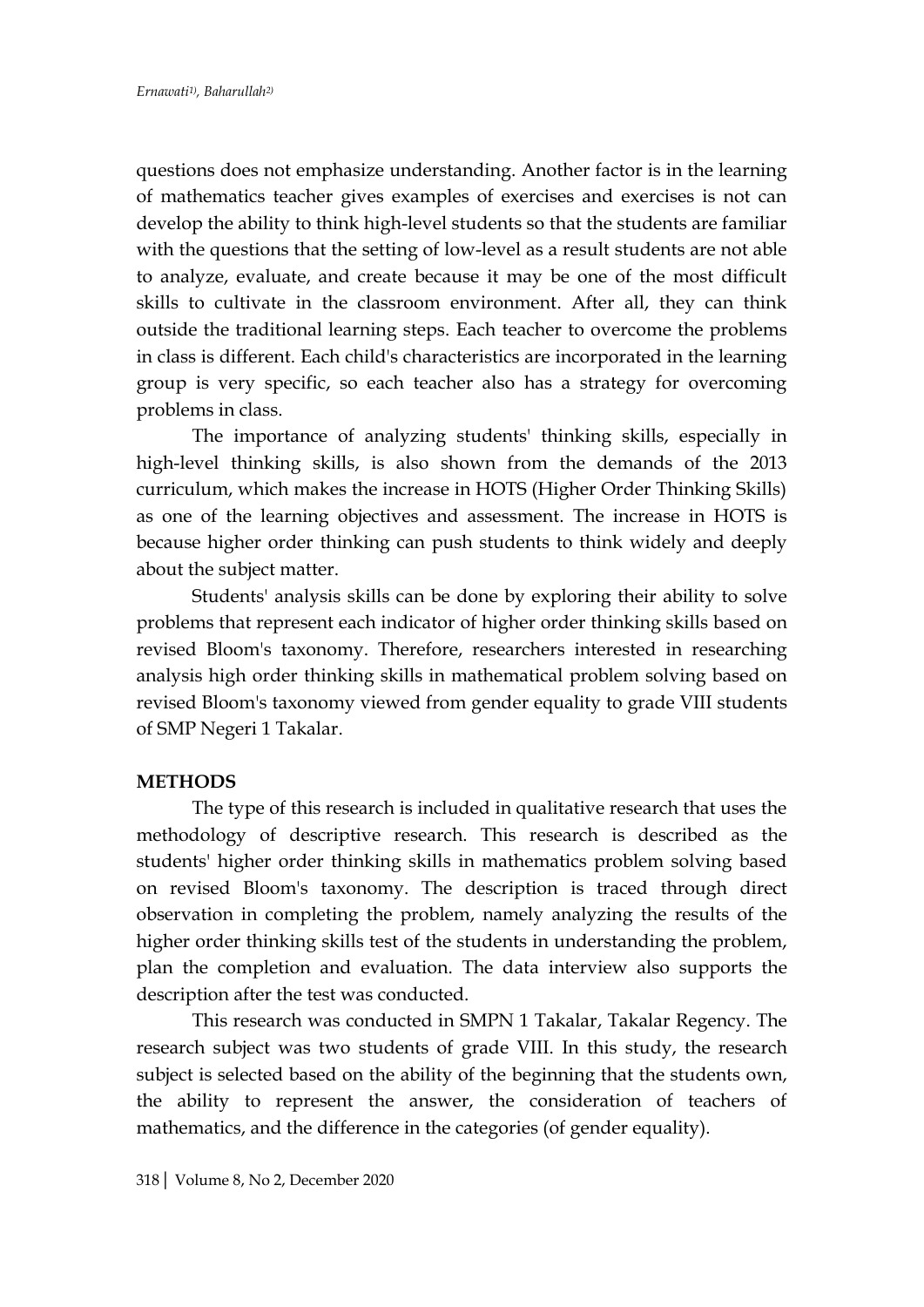The instruments used in qualitative research is a test of the higher order thinking skills in the form of a descriptive test. The tests are structured by paying attention to the involvement of each revised Bloom's taxonomy indicator at the level of analyzing (C4), evaluating (C5), and creating (C6). Interview guidelines with the type of semi-structured interview are used to verify the data obtained from the higher-order thinking skills test results.

| Table 1. Interview Guidelines |                                                                                                                              |                                                                                                            |                                                                                                                                                                        |                |                       |
|-------------------------------|------------------------------------------------------------------------------------------------------------------------------|------------------------------------------------------------------------------------------------------------|------------------------------------------------------------------------------------------------------------------------------------------------------------------------|----------------|-----------------------|
|                               | <b>Basic</b><br>Competence                                                                                                   | Competency<br>Achievement<br>Indicators                                                                    | Indicators                                                                                                                                                             | N <sub>0</sub> | Level of<br>Cognitive |
|                               | 3.1 Make<br>generalizatio<br>ns from<br>patterns in a<br>sequence of<br>numbers and<br>a sequence<br>configuration<br>object | Apply patterns<br>and<br>generalizations to<br>make predictions                                            | Students can<br>investigate/parse<br>the information to<br>take the conclusion<br>as well as find the<br>reasons that<br>support it                                    | $\mathbf{1}$   | C <sub>5</sub>        |
| 4.1                           | Solve<br>problems<br>that relate to<br>a pattern in a<br>sequence of<br>numbers and<br>a sequence<br>configuration<br>object | Solve the problem<br>related to pattern<br>number, row,<br>series; use to<br>solve real<br>problems        | Students can<br>analyze the tribe<br>to- $n$ of a sequence<br>of numbers and<br>determine the Sn                                                                       | $\overline{2}$ | C <sub>4</sub>        |
|                               | 3.1 Make<br>generalizatio<br>ns from<br>patterns in a<br>sequence of<br>numbers and<br>a sequence<br>configuration<br>object | Conduct<br>experiments to<br>generalize the<br>patterns of<br>numbers or<br>configuration of<br>the object | Students can<br>design a method to<br>solve the problem<br>and organize the<br>existing elements<br>into the structure<br>of the new that<br>had not existed<br>before | 3              | C6                    |

Table 1. Interview Guidelines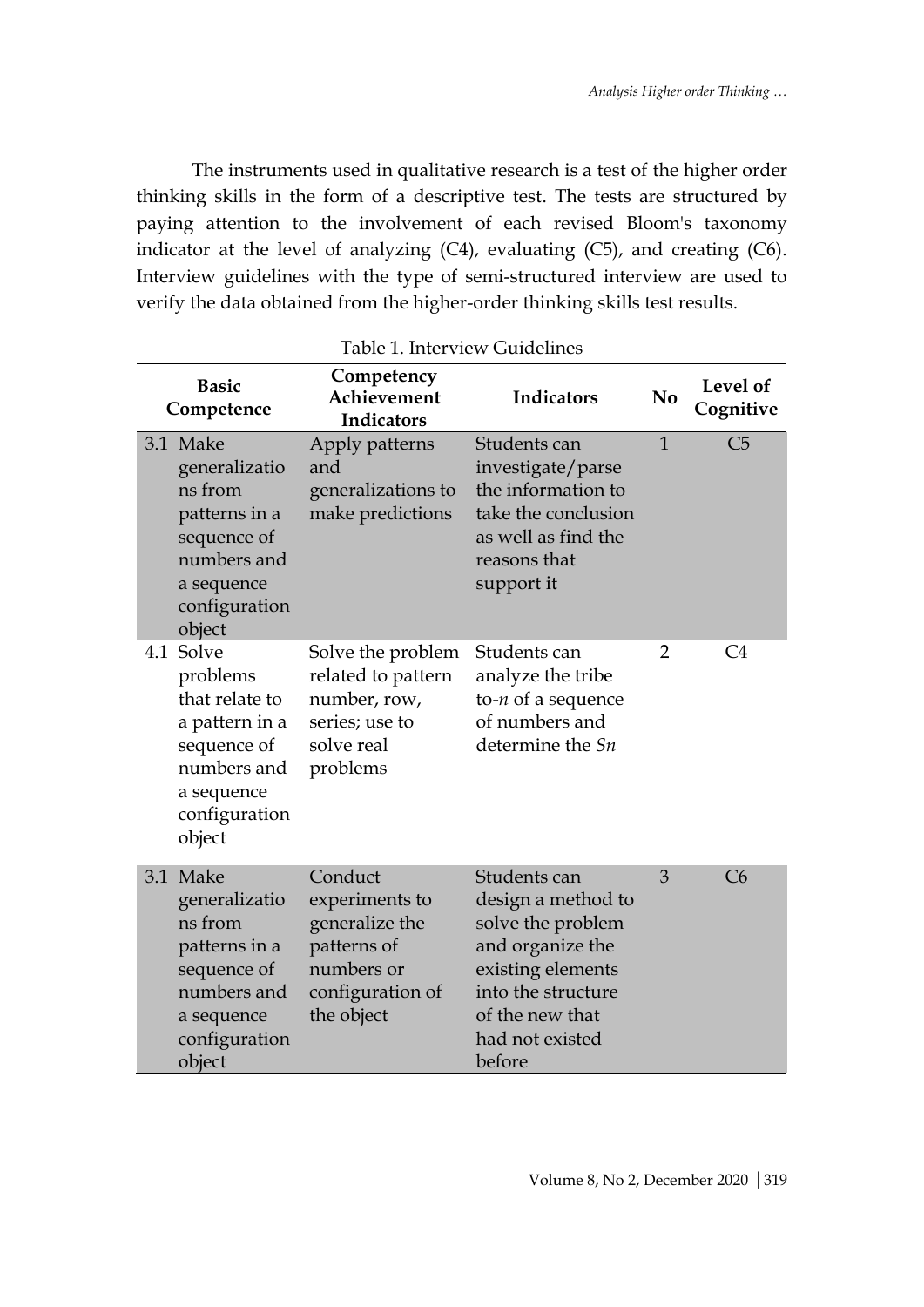Interview questions are arranged only in the form of the course outline, which is based on the stage of the problem solving steps of Polya and develops following the conditions in the field.

In this research, data collection techniques are test methods used to obtain data about students' higher-order thinking skills in solving mathematical problems based on revised Bloom's taxonomy. The interview method was conducted to determine students' higher-order thinking skills and the problem solving phase of the subject based on the step of Polya. Documentation is data collection techniques to search for, collect, and make notes, transcripts, newspapers, magazines, reports, agendas, and others. The presentation of the data would be to use the encoding of the data with the following rules.

**SiAXXX** Description: Si = P subject to the - i,  $i = 1$  and  $i = 2$  $A =$  Interpretation of the data  $XXX = The order of interpretation of the data begins from 001$  (1)

In this study, the researcher used triangulation techniques to determine the validity of the data. Sugiyono (2014) stated that the triangulation of time is a test of the data's validity by checking back through the interview, observation, or other techniques in different times or situations. The achievement of time triangulation in this research uses interviews to find the suitability of the data sourced from the same problem at different times. When there is much similarity of the data obtained through triangulation, then the data is declared invalid. Data analysis techniques in this qualitative research consist of several steps proposed by Miles and Huberman (1992), namely data reduction, data display, and conclusion drawing/verification.

### **RESULTS AND DISCUSSION**

This research was conducted on grade VIII students of SMPN 1 Takalar for 3 weeks. Test of higher-order thinking skills to take data about students' mathematics problem solving ability, whereas the interview is used to determine how the students' process or stages in solving the problem. The instrument used in this research is to test the higher order thinking skills and interview guidelines. All instruments have been through the validation of some of the validators who are experts in their field.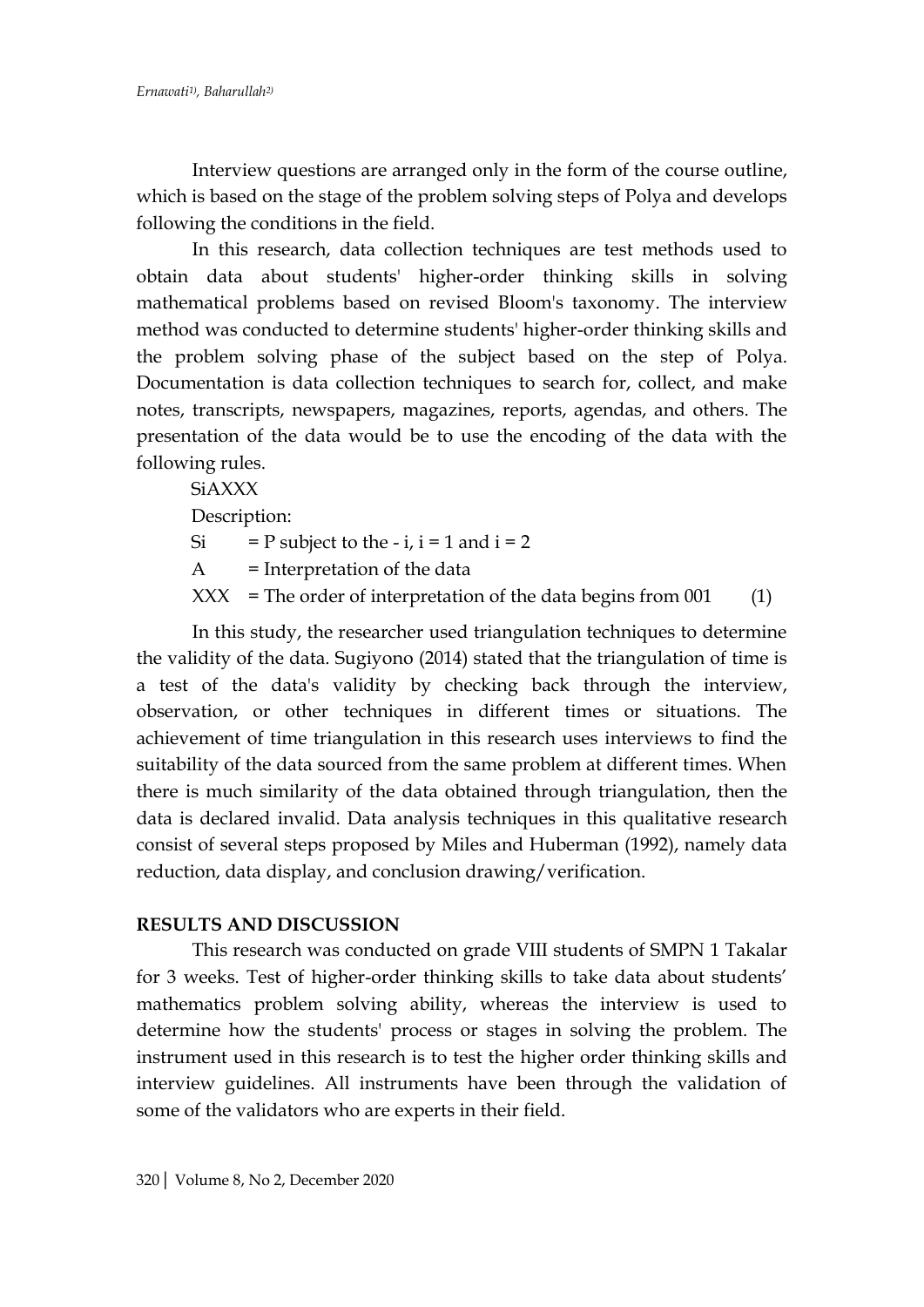### **1. The Results of the Subject Selection**

The research subject's selection is taken from the 6 students of class VIII.1 of SMPN 1 Takalar in the academic year 2019/2020 who have completed numbers pattern material. Students were given a test of the higher order thinking skills in mathematical problem solving. Classification 2 students of class VIII.1 are divided into two categories: the three students with the man category and three students with the women category.

The test results have been divided, obtained by 2 students who have the highest value, i.e., one male category student and one female category student. The selection of this subject also refers to the ability of the presented answers, communicating well in expressing opinions/ideas orally and in writing is the willingness to follow the overall data collection process in this study.

### **2. Description of the HOTS Analysis Results**

The HOTS analysis results of students thinking in solving mathematics problem have been verified through interviews from both subjects summarized in table 2.

| Operational       |                                    |                     |  |
|-------------------|------------------------------------|---------------------|--|
| Words C4 that can | S1                                 | S <sub>2</sub>      |  |
| Appear            |                                    |                     |  |
| Find              | Analyze by way of identifying and  | Analyze how to      |  |
| Analyze           | classifying known information that | interpret the       |  |
| Connect           | is used to interpret the problem   | information that is |  |
| Planning The      | into a mathematical model          | known to be         |  |
| Completion of the |                                    | linked to the       |  |
|                   |                                    | mathematical        |  |
| Study             |                                    | model. However,     |  |
| Find              |                                    | the model used      |  |
| Analyze the       |                                    | only using the      |  |
| Relationship      |                                    | pattern of          |  |
| Groups            |                                    | numbers             |  |

Table 2. Description of HOTS Analysis Results (C4)

## **The First Subject (S1)**

In solving a problem on the category to analyze the subject involves skills identify, find, carry out plan assessment, and understanding and skills in interpreting, are included in the category of applying. So, based on the revised Bloom's taxonomy, thinking skills categories to analyze (C4) involves skills in understanding (C2) and applying (C3).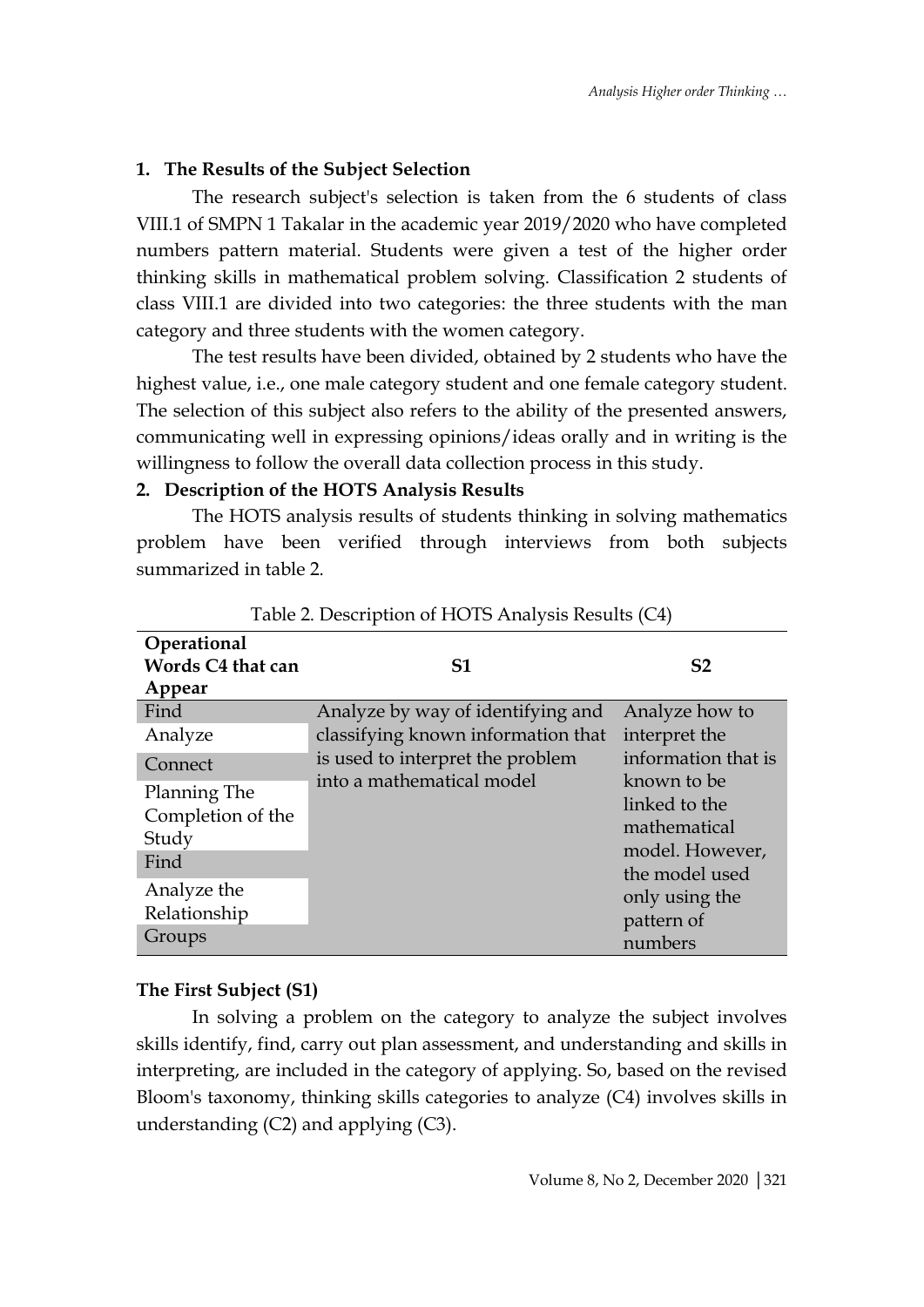# **The Second Subject (S2)**

Seen that the results of solving the subject's problem on the category to analyze are right because it was right in using the skills to identify and analyze which belongs to understand the category, so the results of interpretation that belongs to applying the category are correct. Based on the revised Bloom's taxonomy, higher order thinking skills categories to analyze (C4) of the subject category of students who participate in tutoring can analyze well because it can understand (C2) so right in interpreting (C3).

| <b>Operational Words C5</b><br>that can Appear | <b>S1</b>                                | S <sub>2</sub>                                                                                                          |  |
|------------------------------------------------|------------------------------------------|-------------------------------------------------------------------------------------------------------------------------|--|
| Check                                          | Evaluate by way of                       | Evaluate by way of                                                                                                      |  |
| <b>States</b>                                  | providing an                             | providing an assessment<br>against a solution to the<br>conclusion, by comparing<br>the first with the second<br>salary |  |
| Choose                                         | assessment of a                          |                                                                                                                         |  |
| Gives the Assessment                           | solution to the<br>conclusion of solving |                                                                                                                         |  |
| Evaluate                                       | the problem, by using                    |                                                                                                                         |  |
| Re-Testing                                     | the comparison                           | Give arguments about the                                                                                                |  |
| <b>Give Arguments</b>                          | Provide arguments                        | use of the mathematical                                                                                                 |  |
|                                                | that support what has                    | model with the first                                                                                                    |  |
|                                                | been shown by                            | exemplified what is                                                                                                     |  |
|                                                | researchers that using                   | known in the matter                                                                                                     |  |
|                                                | patterns will be much                    |                                                                                                                         |  |
|                                                | easier to work                           |                                                                                                                         |  |

### Table 3. Description of HOTS Analysis Results (C5)

## **The First Subject (S1)**

In solving problems in the evaluating categories, a subject involving skills in identifying which are included in the category of understanding, skills in the category of applying, and skills in connecting and comparing that belongs to the category of analyzing. So based on the subject of male students category involves skills in understanding (C2), applying (C3), and analyzing  $(C4)$ .

## **The Second Subject (S2)**

Seen that in the solution of problems in evaluating, a subject involves skills in identifying who belongs to the analyze category. So tract revision of Bloom's taxonomy thinking skills categories evaluating (C5) the subject of female students category involves the skills of understanding (C2) and analyzing (C4).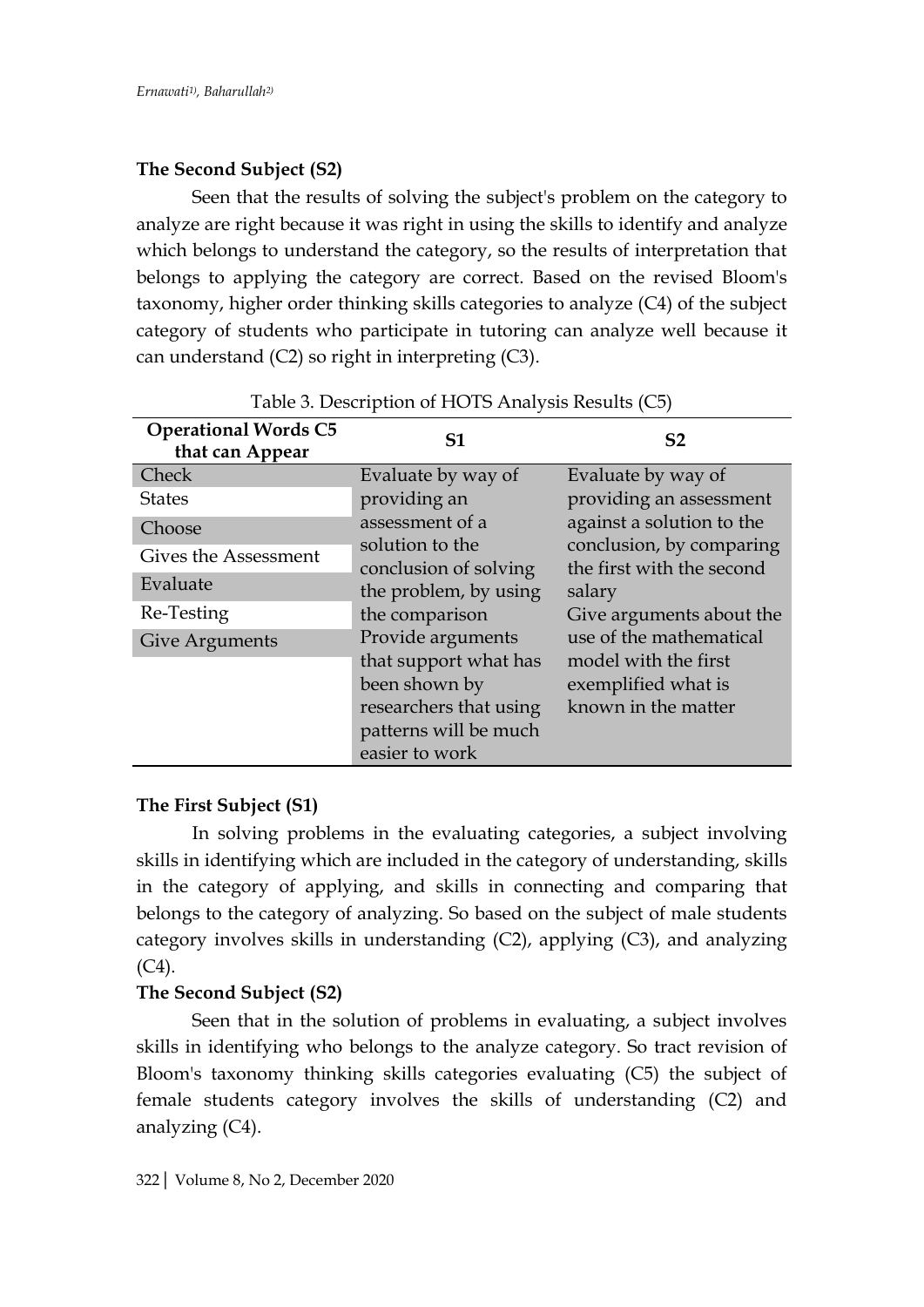| <b>Operational Words C6</b><br>that can Appear | S1                                             | S <sub>2</sub>                                          |
|------------------------------------------------|------------------------------------------------|---------------------------------------------------------|
| Create                                         | Create by way of                               | Designing a method or                                   |
| Write                                          | forming a new                                  | find a mathematical                                     |
| Find the                                       | structure in the form                          | model that is new ever to<br>resolve the issue with how |
| Design                                         | of a simple equation<br>through the ability of | to implement the                                        |
| to Formulate the                               | analysis and                                   | mathematical model                                      |
| Outline                                        | application, which is                          | earlier and solve them                                  |
|                                                | useful to answer the                           | systematically                                          |
|                                                | problem question;                              |                                                         |
|                                                | Create a method to                             |                                                         |
|                                                | resolve the problem                            |                                                         |
|                                                | by experiment                                  |                                                         |

Table 4. Description of HOTS Analysis Results (C6)

## **The First Subject (S1)**

In solving the problem in the category of creating, the subject involves skill is exemplified and connect the components of an object included in the category of analysis. Based on the revised Bloom's taxonomy thinking skills category of creating (C6), the male student's category involves analyzing skills  $(C4)$ .

## **The Second Subject (S2)**

In solving a problem in the category of creating, the subject involves the skills in remembering (C1) and analyzing (C4).

## **3. Discussion**

Based on the students' analytical skill of higher-order thinking in solving the problem of mathematics, the second subject can use his skill even though not achieved optimally. The second subject in the troubleshooting of high level involving almost all aspects of thinking skills based on the revised bloom's taxonomy, either directly or to bridge the subject in constructing the higher order thinking skills.

The analysis results also show differences in students' higher-order thinking skills from each category, namely the category of male students and the category of female students. It can be caused due to the difference between the initial ability of the students. Kawuwung (2011) said that higher-order thinking skills and cognitive learning outcomes are related to beginning students' ability, which are formed through the learning experience of students.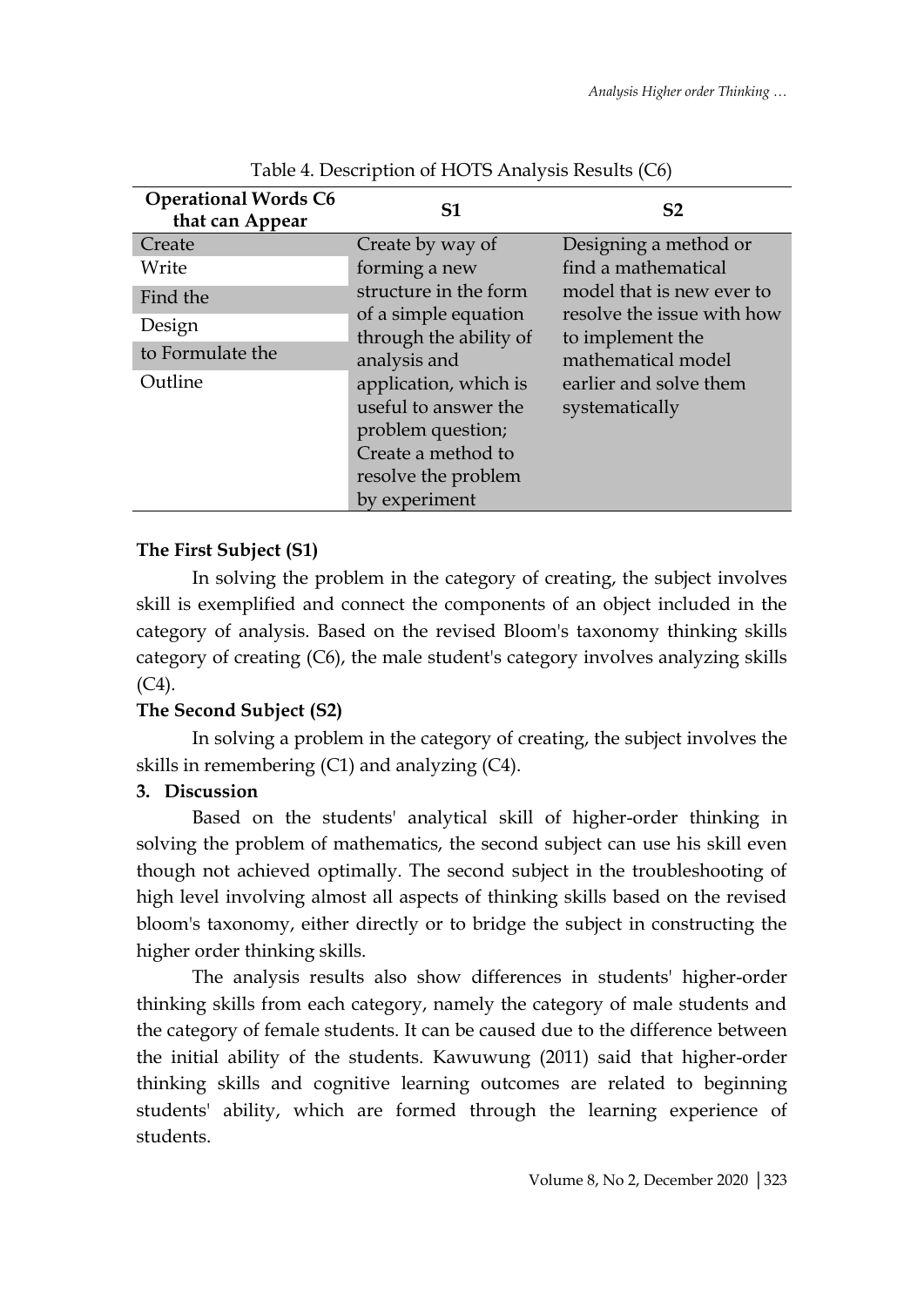Based on the description of students' higher-order thinking skills in creating, students' learning experience is very influential in the improvement of the potential possessed by each student. It is caused due to the difference in the learning experience of students. Dimyanti and Mudjiono (2013) states that the learning activity is the establishment of a relationship between the stimulation and response, and the repetition of experiences that have an impact on the number of students in solving mathematical problems that determine the success of the student in better responding to acquire the problem solving that is good and right.

Logically, the participation of the subject in tutoring in mathematics influences how to think high level. This is because the students are familiar with the problems with higher-order thinking so that the achieved development of higher-order thinking skills is optimal, shown from the rightthinking procedure. This is in line with structure and can obtain the right result. Besides, Mulyadi (2010) says that tutoring helps students solve the difficulties associated with learning problems. So the guidance influences the development of students' potential, in this case, the higher order thinking skills in mathematical problem solving.

Higher order thinking skills of both subjects in mathematical problem solving can be identified from each level based on Bloom's taxonomy revision described in the following discussion.

**a. The higher order thinking skills of S1 (the First Subject) in mathematics problem solving based on the taxonomy of Anderson**

### **1) Analyze (C4)**

In the problem solving numbers pattern, the subject can use the skills of analyzing with good and right. The high-order thinking skills of the subject in the analysis are preceded by the skills to identify the information known, then analyze what is being asked in the question, and last interpret each of which is known to connect into a mathematical model.

In solving a problem on the category of analyzing, the subject involving identifying skills, finding, carrying out assessment plan, understanding, and skills in interpreting are included in the category of applying. So, based on the revised Bloom's taxonomy thinking skills categories, the analyze category (C4) involves skills in understanding (C2) and applying (C3).

### **2) Evaluate (C5)**

In the problem solving pattern numbers, the subject can use the skills to evaluate it appropriately and adequately. When solving the problem, the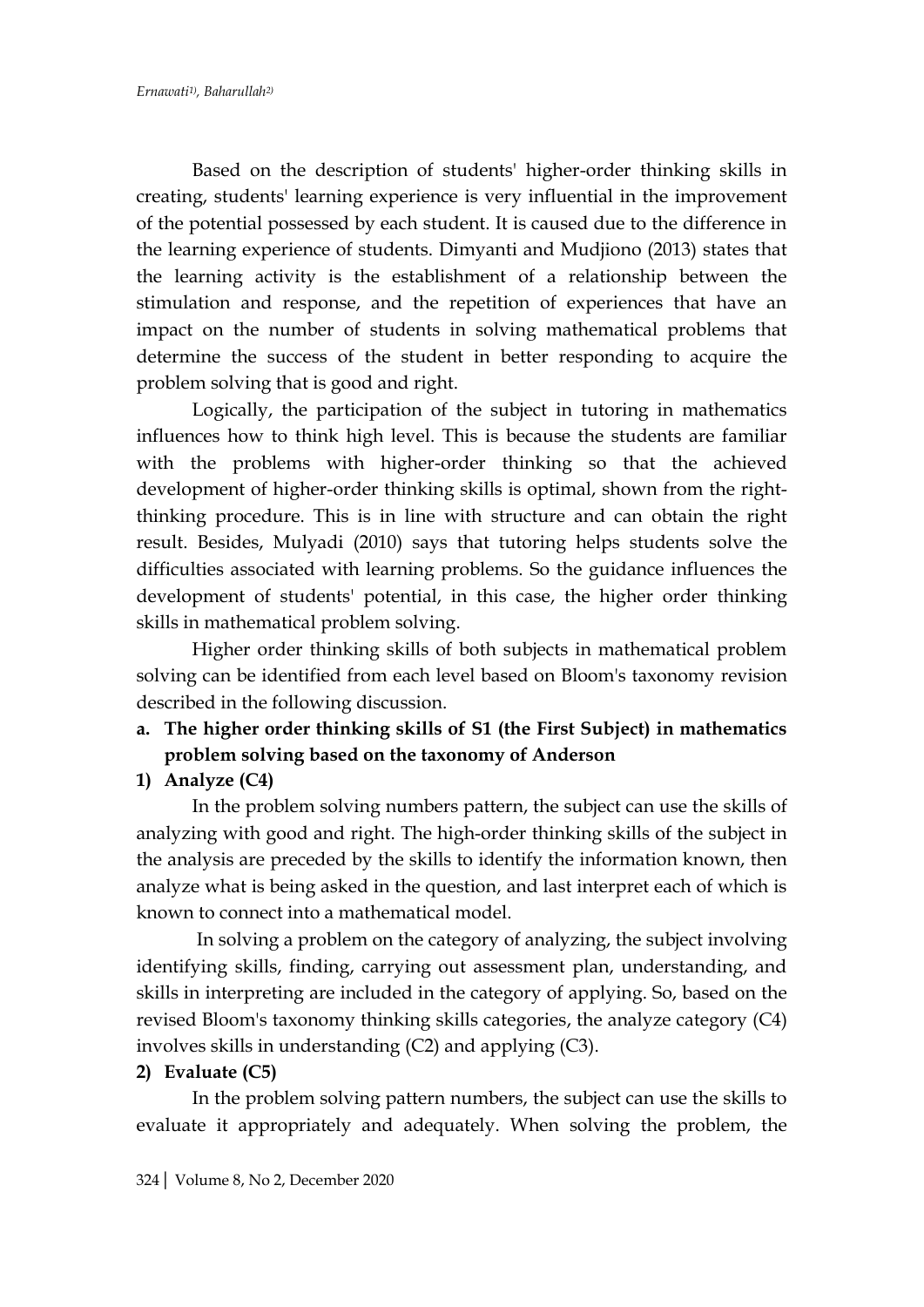subject of a few times involving the higher order thinking skills in the evaluating, such as in the states, receives and gives the argument information. In the evaluation process, the subject always concludes with the perform identification of each piece of information first and then sees the relationship. Besides that, the subject was also evaluated to conclude in testing the mathematical model.

Seen that in the solution of problems in the categories of evaluating, a subject involving identify skills included in the category of understanding; and skills in groups are included in the category of apply. Communication skills in connecting and comparing belong to the category of analyzing. So based on the subject of male students category involves skills in understanding (C2), apply  $(C3)$ , and analyzing  $(C4)$ .

### **3) Create (C6)**

In the problem solving pattern numbers, the subject can use the skills to create it well and right. At the time of solving the problem, the subject of a few times involving higher-order thinking skills in creating, among which the experiment like never before, involves analyzing, remembering, and understanding. Besides, the subject also designing a strategy by applying some methods, then involve its effectiveness through skill evaluates to find an appropriate solution. In solving a problem in creating, the subject involves skill in the exemplified and connect the components of an object included in the category of analysis. The revised Bloom's taxonomy thinking skills are included in the creating category (C6).

# **b. The higher order thinking skills of S2 (Subject Two) in mathematical problem solving based on the taxonomy of Anderson:**

**1) Analyze (C4)**

In the problem solving pattern numbers, the subject can use the skills to analyze it well but do not use the skills given because forgetting with a mathematical model should be used. The subject began the settlement of the issue by directly interpreting the known information, then plugging in a mathematical model in the form of a pattern. A process precedes the completion of the issue to identify in advance so that the mathematical model obtained is right.

Seen that the results of solving the subject's problem in the analyze category are right because using the skills to identify and analyze which belongs to the category of understanding, so the interpretation results that belongs to the category of applying are correct. Based on the revised Bloom's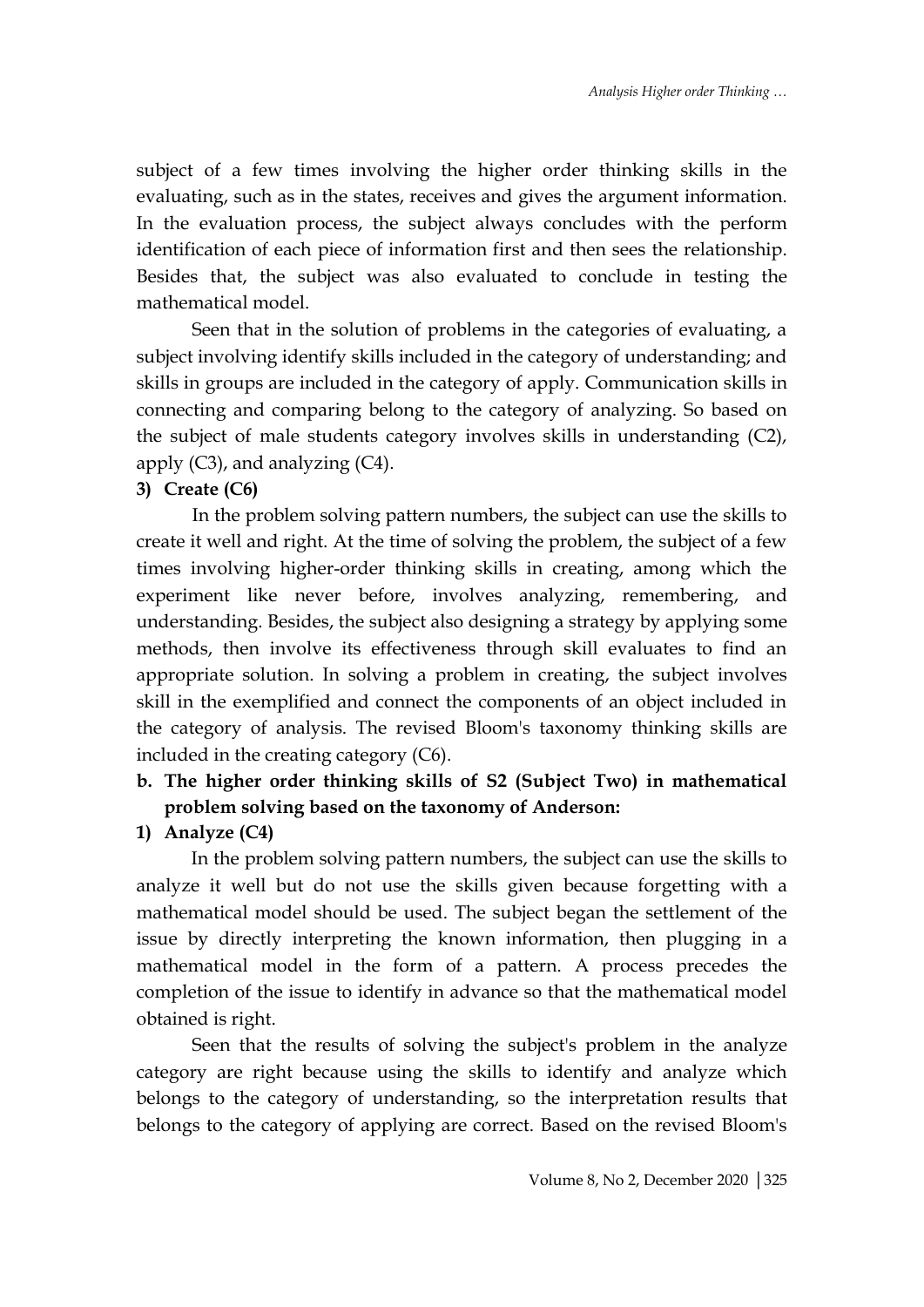taxonomy, higher order thinking skills categories to analyze (C4) of the subject category of students who participate in tutoring can analyze well because it can understand (C2), so it is interpreted correctly (C3).

### **2) Evaluate (C5)**

In the problem solving pattern numbers, the subject can use the skills to evaluate it with both at the interview time. When solving the problem, the subject of a few times involving the higher order thinking skills in evaluating, in between that rate and receive information. In the process of the evaluation, subject to conclusions with the identification information in advance.

Seen that in the solution of problems in evaluating, a subject involves identifying who belongs to the analyze category. So tract revision of Bloom's taxonomy thinking skills categories evaluated (C5) the subject of female students category involves the skills of understanding (C2) and analyze (C4). **3) Create (C6)**

The problem solving pattern numbers subject to create by forming a new structure that he had never found before involves analyzing, remembering, and understanding. In solving a problem on the create category, the subject involves the skills remembering (C1) and analyzing (C4).

### **CONCLUSION**

Thinking skills a high level of students with the category of males in mathematical problem solving based on revised Blooms' taxonomy categories to analyze (C4) involves skills in understanding (C2) and applying (C3). Analyzing the students always involves information that is unknown and in question, then creates a representation of the model the mathematical pattern of numbers. Thinking skills a high level of students with the category of males in mathematical problem solving based on revised Bloom's taxonomy category to evaluate (C5) involves skills in understanding (C2), apply (C3) and analyzing (C4). Evaluating the students involves analyzing it to parse an object to understand its meaning, then decide the truth of the object. Thinking skills a high level of student category of males in mathematical problem solving based on revised Bloom's taxonomy categories create (C6) involves the skill of analyzing (C4) and Evaluate (C5). In creating, students always try something new in decision-making problem solving. Higher order thinking skills of student category of women in problem solving based on revised Bloom's taxonomy categories to analyze (C4) that is able to understand (C2) so that the correct in interpreting (C3). In the analysis on forecast numbers of students to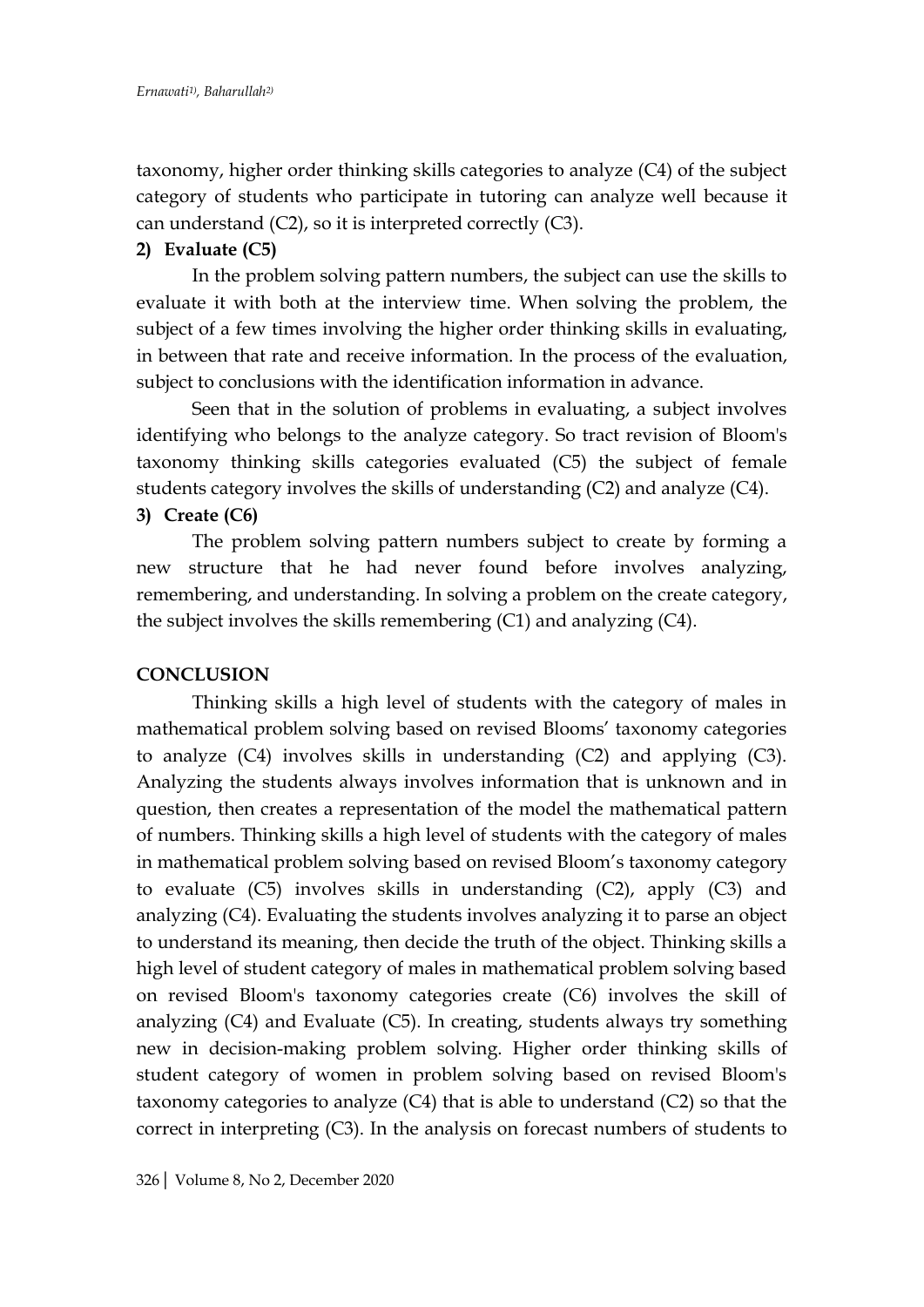directly apply his memory berupad settlement of the issue by forming a pattern of numbers, and then solving the difference between the first pattern with the next pattern. Thinking skills a high level of students with the category of women in problem solving based on revised Bloom's taxonomy category to evaluate (C5) involves skills in understanding (C2) and analyzing (C4). In evaluating, the student can obtain the exact result if shown the correct answer. Thinking skills a high level of students with the category of women in mathematics problem solving based on revised Bloom's Taxonomy categories create (C5) involves skill in remembering (C1), understanding (C2), and analyze (C4). In creating, students always form a new structure to decide the completion of the problem.

#### **REFERENCES**

- Anderson, L. W., & Krathwohl, D. R. (2010). *Framework foundation for learning, teaching, and assessment*. Yogyakarta: Pustaka Pelajar.
- Anjarsari, P. (2014). The Importance of the train thinking skills (thinking skills) in SCIENCE learning. *Optimalisasi Implementasi Kurikulum 2013*, 1–10. Retrieved from http://staff.uny.ac.id/sites/default/files/pengabdian/ putri-anjarsari-ssi-mpd/pentingnya-melatih-keterampilan-berpikir-criti cal-thinking-dalam-pembelajaran-ipa-smp.pdf.
- Ariyana, Y., Pudjiastuti, A., Bestary, R., & Zamroni. (2018). *Handbook skills a high level of thinking based zoning*. Direktorat Jendral Guru dan Tenaga Kependidikan dan Kebudayaan.
- Brookhart, S. M. (2010). *How to Assess Higher Order Thinking Skill in Your Classroom*. Virginia USA: Alexandria. Retrieved from http://www.ascd. org/memberbooks.
- Depdiknas. (2006). *Peraturan menteri pendidikan nasional nomor 22 Tahun 2006 tentang standar konten. 58 mei*. Jakarta: Depdiknas.
- Dimyanti, & Mudjiono. (2013). *Learning and Learning*. Jakarta: Rineka Cipta.
- Fatmawati, H., Mardiyana, & Triyanto. (2014). The analysis of students' critical thinking in solving mathematical problems based on polya on the subject of quadratic equations. *Jurnal Elektronik Pembelajaran Matematika*, *2*(9), 899–910. Retrieved from https://osf.io/preprints/inarxiv/wsza9/.
- Heong, Y. M., Othman, W. B., Yunos, J. B. M., Kiong, T. T., Hassan, R. Bin, & Mohamad, M. M. B. (2011). The level of marzano higher order thinking skills among technical education students. *International Journal of Social Science and Humanity*, *1*(2), 121–125. https://doi.org/10.7763/ijssh.2011. v1.20.
- Kawuwung, F. (2011). Profile of teachers, understanding cooperative NHT, and the ability of high level thinking in the junior north minahasa regency. *El–Hayah*, *1*(4), 157–166. https://doi.org/10.18860/elha.v1i4.